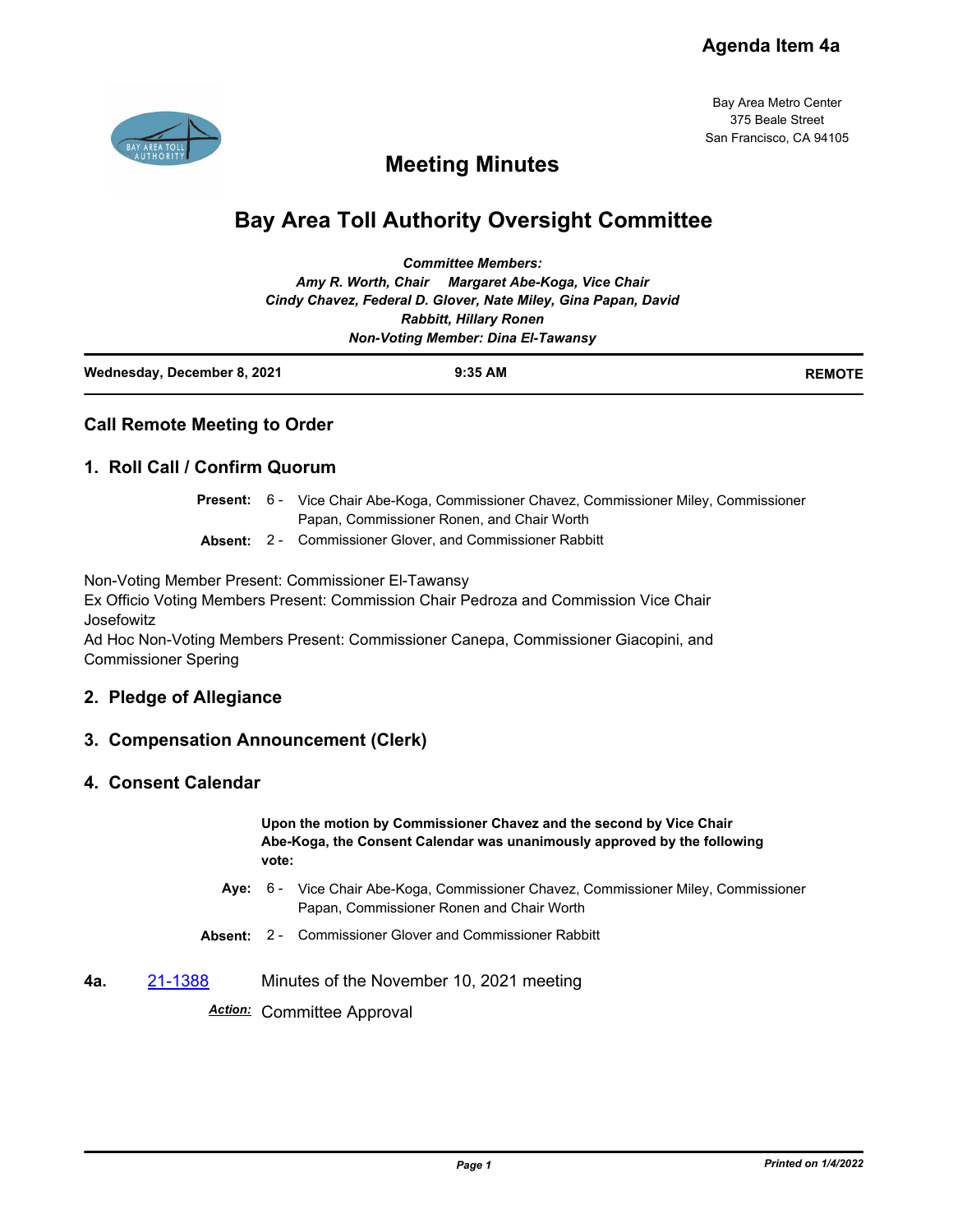**4b.** [21-1501](http://mtc.legistar.com/gateway.aspx?m=l&id=/matter.aspx?key=23094) BATA FY 2021-22 First Quarter Financial Statements (Unaudited)

*Action:* Information

*Presenter:* Raymond Woo

**4c.** [21-1296](http://mtc.legistar.com/gateway.aspx?m=l&id=/matter.aspx?key=22888) Contract Amendment - San Francisco-Oakland Bay Bridge Metering System Upgrade Project:

> i) Contract Amendment - On-Call Construction Management Services: Ghirardelli Associates, Inc. (\$9,700); and ii) Contract Amendment - On-Call Design Services: Kimley-Horn and Associates, Inc. (\$200,000)

*Action:* Committee Approval

*Presenter:* Stephen Baker

- **4d.** [21-1491](http://mtc.legistar.com/gateway.aspx?m=l&id=/matter.aspx?key=23084) Contract Change Order FasTrak® Regional Customer Service Center Support for Violation Penalty Refunds: Conduent State and Local Solutions, Inc. (\$900,000)
	- *Action:* Committee Approval

*Presenter:* Beth Zelinski

**4e.** [21-1494](http://mtc.legistar.com/gateway.aspx?m=l&id=/matter.aspx?key=23087) Contract Amendment - Bay Area Tolling Equity Action Project Technical Assistance: HNTB Corporation (\$300,000)

*Action:* Committee Approval

*Presenter:* Lysa Hale

**4f.** [21-1485](http://mtc.legistar.com/gateway.aspx?m=l&id=/matter.aspx?key=23078) Regional Measure 3 Annual Report to the Legislature

*Action:* Authority Approval

*Presenter:* Anne Spevack

- **4g.** [21-1443](http://mtc.legistar.com/gateway.aspx?m=l&id=/matter.aspx?key=23036) BATA Resolution No. 143, Revised Program of Projects for BATA's Formula Share of the Local Partnership Program - Cycle 3
	- *Action:* Authority Approval

*Presenter:* Rosalynn Chongchaikit

- **4h.** [21-1488](http://mtc.legistar.com/gateway.aspx?m=l&id=/matter.aspx?key=23081) Express Lanes Executive Steering Committee Memorandum of Understanding
	- *Action:* Authority Approval
	- *Presenter:* Stephen Wolf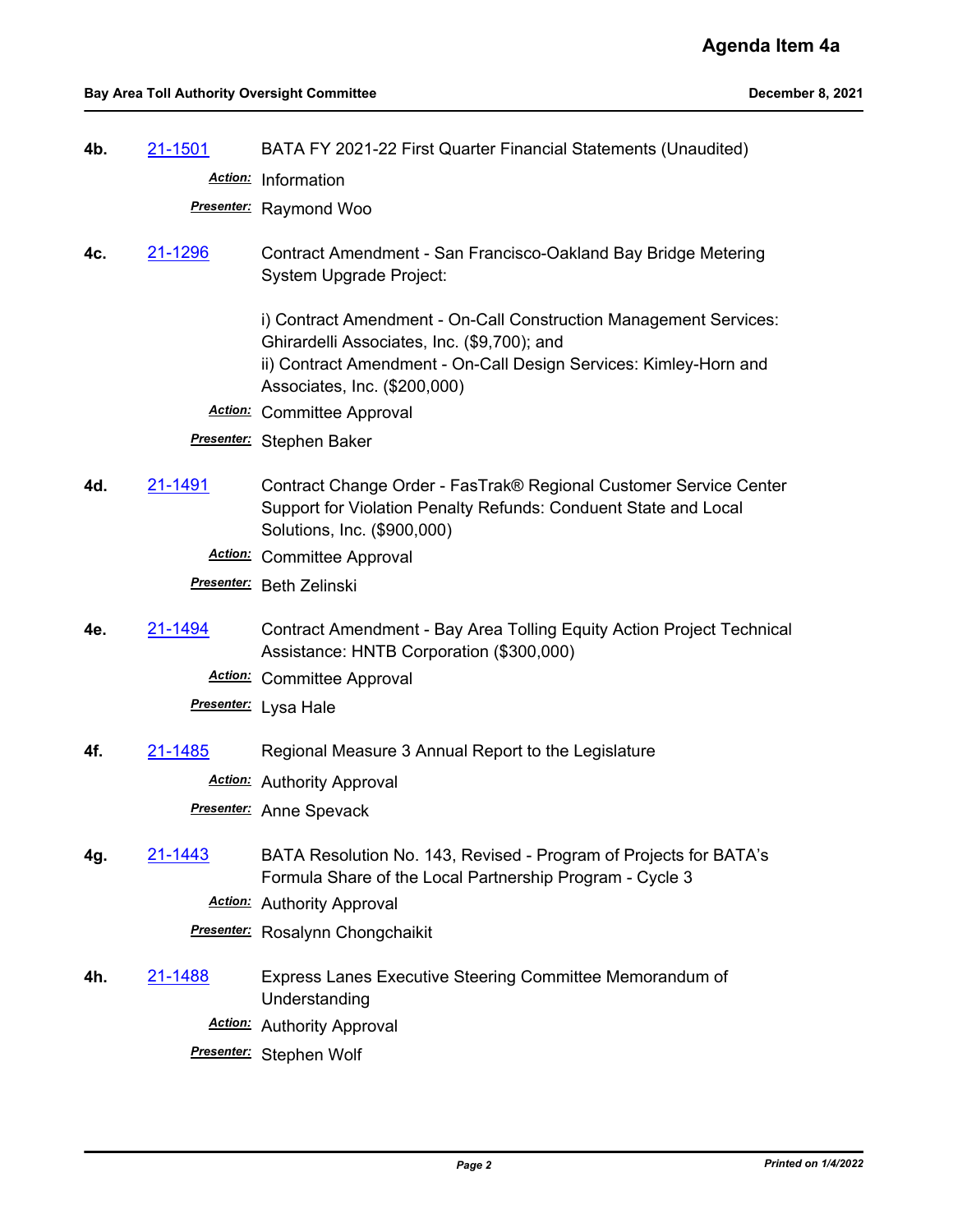| 4i. | 21-1571 | Contract Amendment - On-Call Design Services: Bimla Rhinehart Vista<br>Point Parking Lot: AECOM Technical Services, Inc. (\$900,000) |
|-----|---------|--------------------------------------------------------------------------------------------------------------------------------------|
|     |         | <b>Action:</b> Committee Approval                                                                                                    |
|     |         | Presenter: Peter Lee                                                                                                                 |
| 4j. | 21-1573 | Contract Amendment - Bay Skyway and Link Project Management<br>Support: BayPac Consult Inc. (\$270,000)                              |
|     |         | <b>Action:</b> Committee Approval                                                                                                    |
|     |         | Presenter: Peter Lee                                                                                                                 |
| 4k. | 21-1591 | Reimbursement Agreement - Marin Water Emergency Pipeline Project:<br>Marin Municipal Water District (\$6.2 million)                  |
|     |         | <b>Action:</b> Committee Approval                                                                                                    |
|     |         | Presenter: Peter Lee                                                                                                                 |

## **5. Approval**

**5a.** [21-1490](http://mtc.legistar.com/gateway.aspx?m=l&id=/matter.aspx?key=23083) Open Road Tolling Program Update and Contract Actions

i. Contract Approval - San Francisco-Oakland Bay Bridge Open Road Tolling - Civil Infrastructure Design: AECOM Technical Services Inc. (\$6,600,000 plus a contingency of \$660,000); and

ii. Contract Amendment - Planning and Design of the Civil Infrastructure of the Southern Toll Bridges for the Conversion to Open Road Tolling: HDR, Inc. (\$5,405,000)

### *Action:* Committee Approval

*Presenter:* Jeff Gerbracht

Written public comment was received from Aleta Dupree.

Aleta Dupree was called to speak.

**Upon the motion by Commissioner Papan and the second by Commissioner Chavez, the Committee unanimously approved the Contract with AECOM Technical Services Inc. and the Contract Amendment with HDR, Inc. The motion carried by the following vote:**

- **Aye:** Vice Chair Abe-Koga, Commissioner Chavez, Commissioner Miley, Commissioner Papan, Commissioner Ronen and Chair Worth Aye: 6 -
- **Absent:** 2 Commissioner Glover and Commissioner Rabbitt